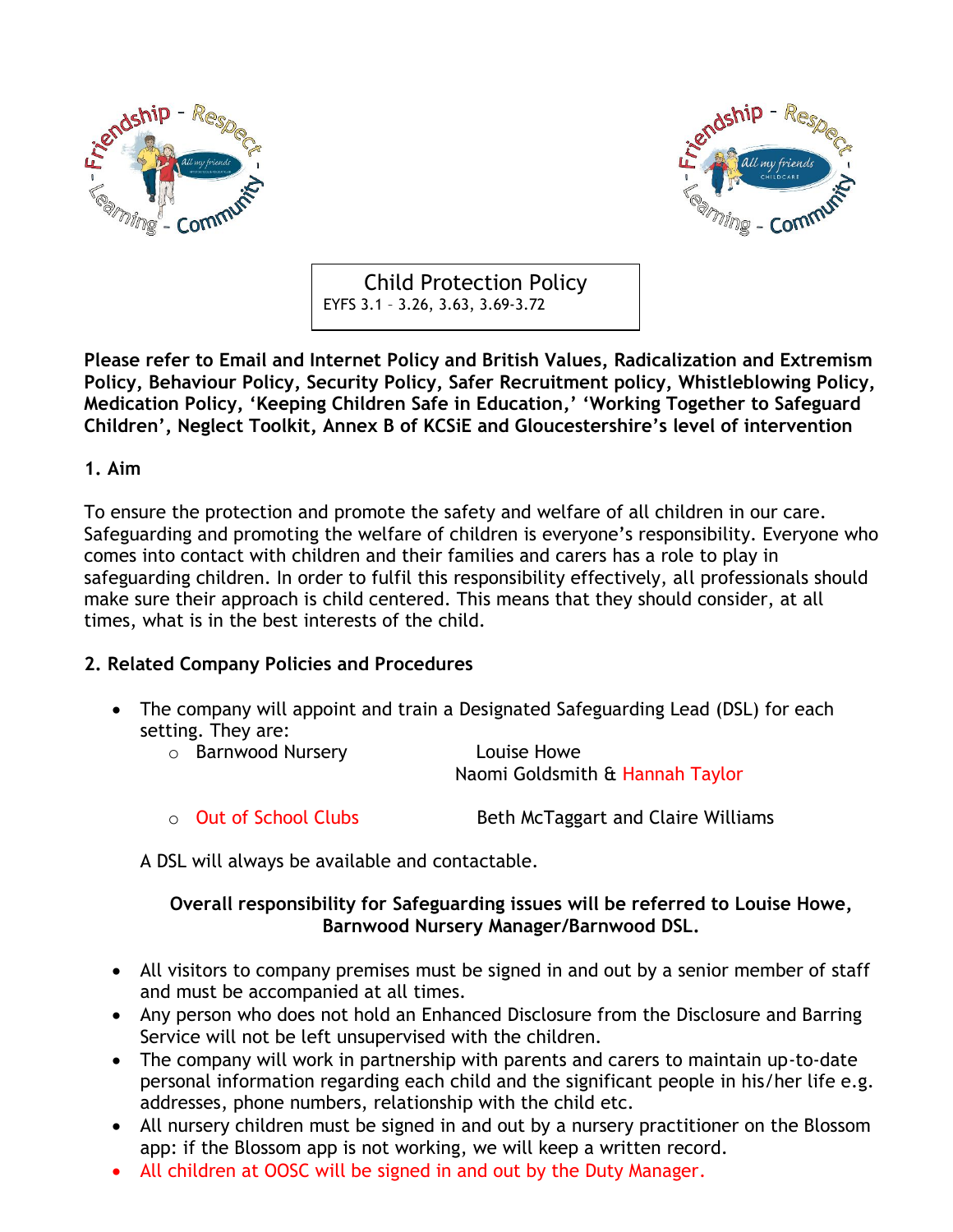- If a child fails to attend a booked session, a phone call is made to their parent a reasonable time after the start of the session to check on their welfare and the reason for non-attendance.
- A log is kept of all absences to record the number of absences and reasons for them. This is reviewed monthly, and any concerns of low attendance will be dealt with accordingly. DSLs will make a judgement based on the child and their circumstances of what we would class as low attendance.

## **3. Staff Training**

To enable all staff to recognise potential situations in which child protection measures may be needed, they will all complete Safeguarding Children Level 1 training within their first three months of employment (unless they have already attended such a course in the last two years) via the GSCP me learning platform. They will also have access to the Gloucestershire Safeguarding Children flowchart. Practitioners will update their Safeguarding Children training every 3 years. As well as the 3-yearly training, all staff are asked to complete a 'Child Protection Refresher' annually via our Educare platform.

Designated Safeguarding Leads (DSLs) complete Child Protection Inter Agency (CPIA level 3) training every 2 years via the GSCP me learning platform. DSLs should also complete 10 hours' continual professional development per year. This should be evidenced on the me learning platform and can include webinars, pre-reading, training etc.

Staff new to the setting will complete the online 'Prevent Duty' course as part of their induction training. All staff complete this training annually.

All staff are asked to read Keeping Children Safe in Education part one at least once every academic year in line with the updates.

Safeguarding is always part of our agenda at staff meetings and supervisions. Staff regularly receive any updates via email and in hard copies placed in the staff room.

### **3.1 Definitions of Abuse.**

**Physical** – may involve hitting, shaking, throwing, poisoning, burning or scalding, drowning, suffocating, or otherwise causing physical harm to a child. Physical harm may also be caused when a parent or carer fabricates the symptoms of, or deliberately induces illness in a child (See paragraph 4.2). It is physical abuse if a child is assaulted, and it leaves a mark or causes mental cruelty. (Children Act 2004).

**Neglect** – the persistent failure to meet a child's basic physical and/or psychological needs, likely to result in the serious impairment of the child's health or development. Neglect may occur during pregnancy as a result of maternal substance abuse. Failure to:

- provide adequate food, clothing and shelter (including exclusion from home or abandonment)
- protect a child from physical or emotional harm or danger
- ensure adequate supervision (including the use of inadequate caregivers)
- ensure access to appropriate medical care or treatment.

It may also include neglect of, or unresponsiveness to, a child's basic emotional needs.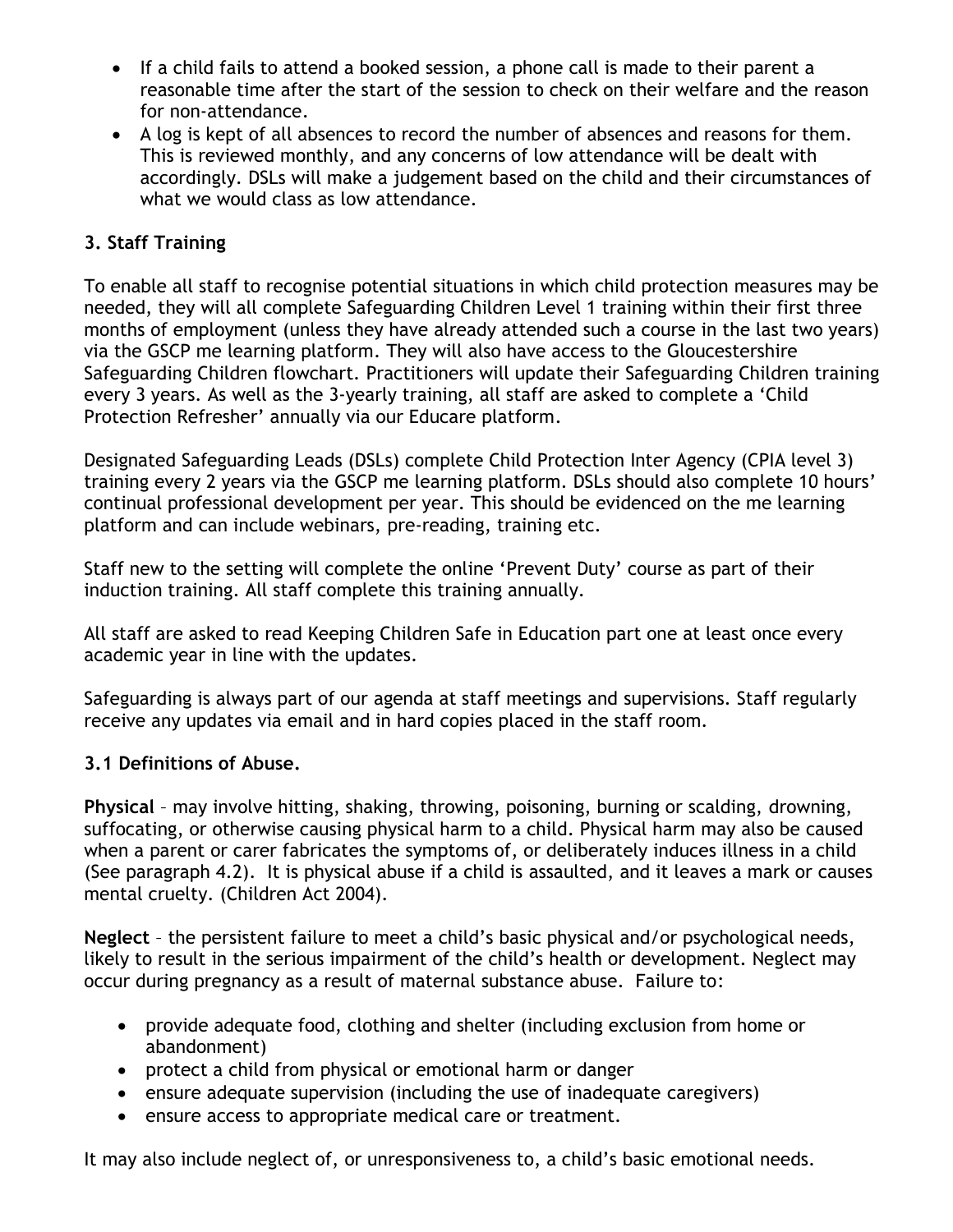**Emotional** – the persistent emotional maltreatment of a child such as to cause severe and persistent adverse effects on the child's emotional development. It may involve conveying to children that they are worthless or unloved, inadequate, or valued only insofar as they meet the needs of another person. It may include not giving the child opportunities to express their views, deliberately silencing them or "making fun" of what they say or how they communicate. It may feature developmentally inappropriate expectations being imposed on children. These may include interactions that are beyond the child's developmental capability, as well as over-protection and limitation of exploration and learning, or preventing the child participating in normal social interaction. It may involve seeing or hearing the ill treatment of another. It may involve serious bullying, (including cyber bullying), causing children frequently to feel frightened or in danger, or the exploitation or corruption of children. Some level of emotional abuse is involved in all types of maltreatment of a child, though it may occur alone.

**Sexual abuse** – involves forcing or enticing a child or young person to take part in sexual activities, not necessarily involving a high level of violence, whether or not the child is aware of what is happening. The activities may involve physical contact, including penetrative (e.g., rape, buggery or oral sex) or non-penetrative acts such as masturbation, kissing, rubbing and touching outside of clothing. They may include non-contact activities, such as involving children in looking at, or in the production of, sexual images, watching sexual activities, encouraging children to behave in sexually inappropriate ways, or grooming a child in preparation for abuse (including via the internet). Sexual abuse is not solely perpetrated by adult males. Women can also commit acts of sexual abuse, as can other children.

### **3.2 Indicators of abuse**

### **Physical Abuse**

- Unexplained injuries or burns, particularly if they are recurrent
- Improbable excuses given to explain injuries
- Refusal to discuss injuries
- Untreated injuries or delay in reporting them
- Excessive physical punishment
- Arms and legs kept covered in hot weather
- Fear of returning home
- Aggression towards others

When considering the possibility of non-accidental injuries, remember that injuries may have occurred for other reasons e.g. genuine accidents or medical disorders.

### **Neglect**

- Constant hunger
- Poor personal hygiene
- Constant tiredness
- Poor state of clothing
- Untreated medical problems
- Low self esteem
- Poor peer relationships

To assist in the identification of neglect we will use the GSCB Child Neglect Toolkit which is designed to assess children who are at risk of neglect. It will put concerns into context and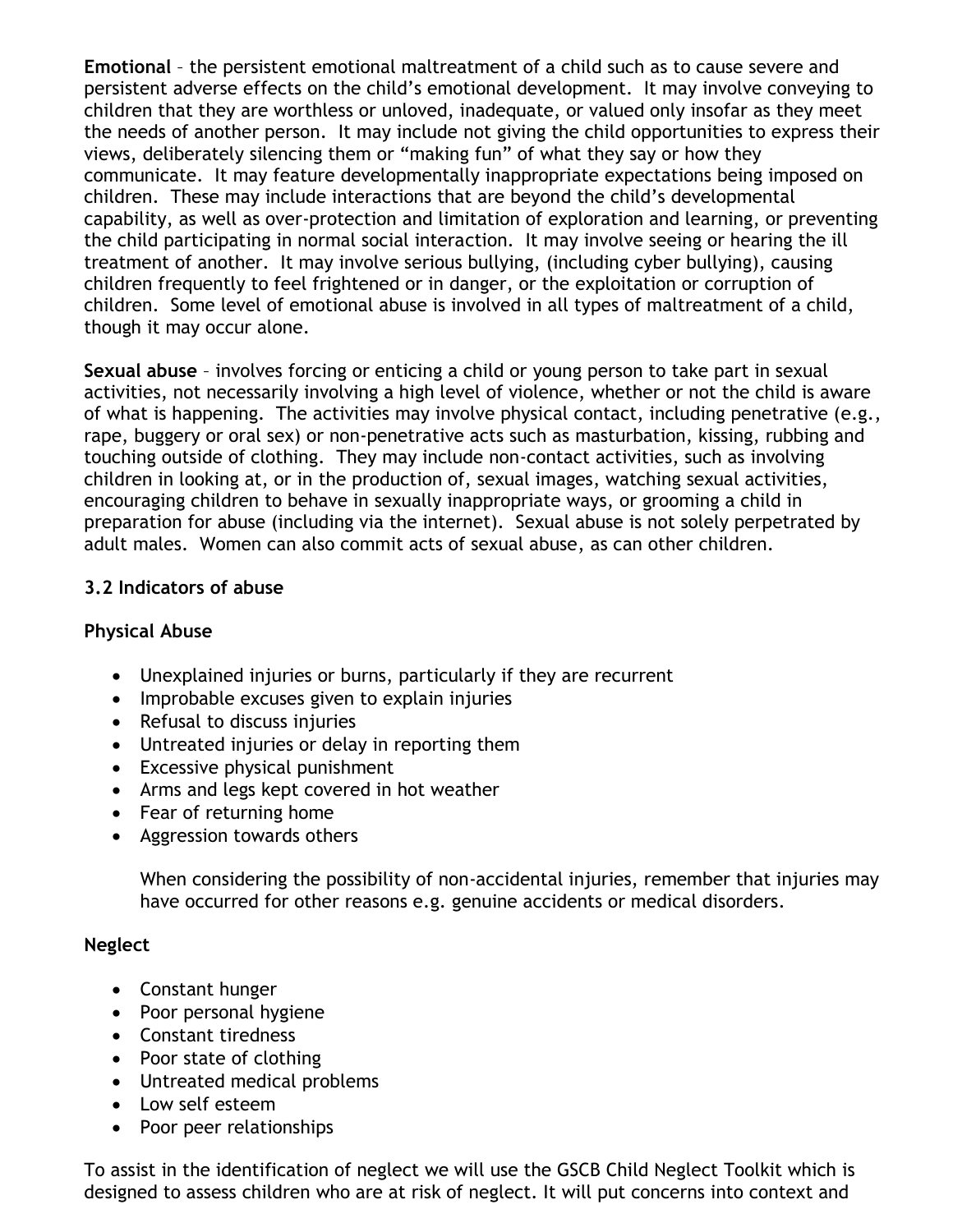identify strengths and resources. Practitioners should follow the procedure of reporting concerns to their DSL. The DSL will then work with them, using the toolkit.

## **Emotional**

- Low self esteem
- Continual self-deprecation
- Sudden speech disorder
- Significant decline in concentration
- Neurotic behaviour (e.g. rocking, head banging)
- Self-mutilation
- Extremes of passivity or aggression

## **Sexual**

Not all children are able to tell or believed by parents. Changes in behaviour may be a signal that something has happened. It is important to remember that there may well be no physical or behavioural signs. The following indicators may show that a child is troubled, but not through sexual abuse. The child may have some of these signs or none at all. It is a combination, frequency and duration of signs that can alert you to a problem.

- Lack of trust in adults, or over familiarity with adults. Fear of a particular individual.
- Social isolation
- Low self esteem
- Display of sexual knowledge beyond their years
- Unusual interest in the genitals of adults, children or animals
- Expressing affection in an inappropriate way
- Fear of bathrooms, showers, closed doors
- Abnormal sexualized drawing
- Bruises, scratches, bite marks to the thighs or genital area
- Itch, soreness, discharge, unexplained bleeding from the rectum, vagina or penis
- Pain on passing urine or recurrent urinary infection
- Stained underwear
- Discomfort/difficulty in walking/sitting
- Soiling or wetting in children who have been trained

# **These indicators are not exhaustive and anyone with concerns has a duty of care to report them to the setting DSL.**

## **4. Other forms of abuse**

**4.1 Breast ironing** is a form of physical abuse that has been condemned by the United Nations and identified as Gender-based Violence.

The practice of breast ironing is seen as a protection to girls by making them seem 'child-like' for longer and reduce the likelihood of pregnancy. Once girls' breasts have developed, they are at risk of sexual harassment, rape, forced marriage and kidnapping; consequently, breast ironing is more prevalent in cities.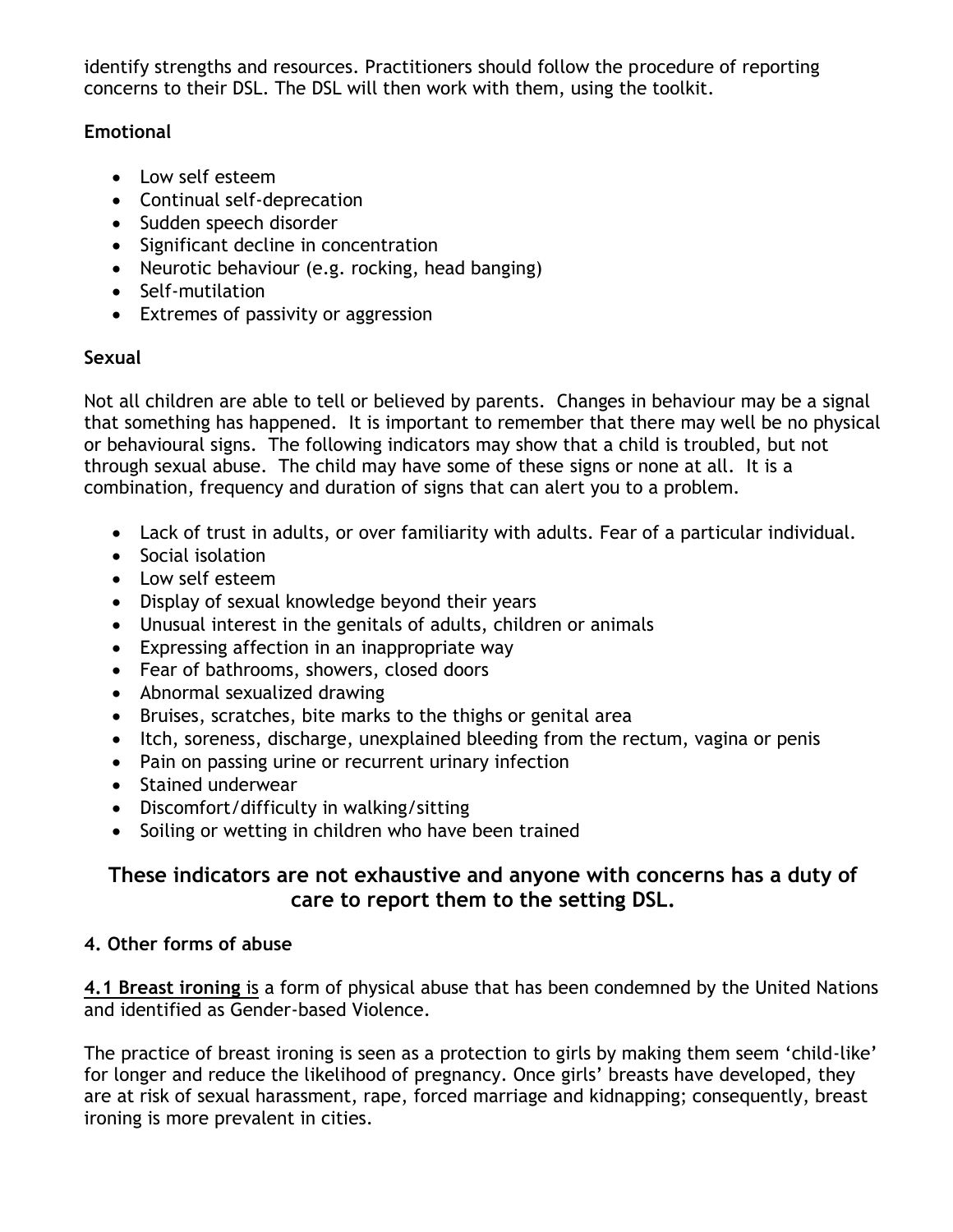In the vast majority of cases breast ironing is carried out by mothers or grandmothers and the men in the family are unaware. Estimates range between 25% and 50% of girls in Cameroon are affected by breast ironing, affecting up to 3.8 million women across Africa.

Concerns have been raised that breast ironing is also to be found amongst African communities in the UK, with as many as 1,000 girls at risk.

Breast ironing does not stop the breasts from growing, but development can be slowed down. Damage caused by the 'ironing' can leave women with malformed breasts, difficulty breastfeeding or producing milk, severe chest pains, infections and abscesses. In some cases, it may be related to the onset of breast cancer.

### **4.2 Fabricated and induced illness**

The fabrication or induction of illness in children by a carer has been referred to by a number of different terms, most commonly Munchausen Syndrome by Proxy (Meadow, 1977), Factitious Illness by Proxy (Bools, 1996; Jones and Bools, 1999) or Illness Induction syndrome (Gray et al, 1995).

There are three main ways of the carer fabricating or inducing illness in a child. These are not mutually exclusive and include:

- fabrication of signs and symptoms. This may include fabrication of past medical history;
- fabrication of signs and symptoms and falsification of hospital charts and records, and specimens of bodily fluids. This may also include falsification of letters and documents;
- induction of illness by a variety of means.

The majority of cases of fabricated or induced illness in children are confirmed in a hospital setting because either medical findings or their absence provides evidence of this type of abuse.

### **4.3 Online Safety**

Practitioners promote online safety throughout activities at all of our settings. Although children do not have access to the internet at All My Friends, we recognise that they may be able to access it at home and therefore it is important to talk to children about how to use it safely.

The breadth of issues classified within online safety is considerable but can be categorised into four areas of risk:

• content: being exposed to illegal, inappropriate or harmful content, for example: pornography, fake news, racism, misogyny, self-harm, suicide, anti-Semitism, radicalisation and extremism.

• contact: being subjected to harmful online interaction with other users; for example: peer to peer pressure, commercial advertising and adults posing as children or young adults with the intention to groom or exploit them for sexual, criminal, financial or other purposes.

• conduct: personal online behaviour that increases the likelihood of, or causes, harm; for example, making, sending and receiving explicit images (e.g., consensual and non-consensual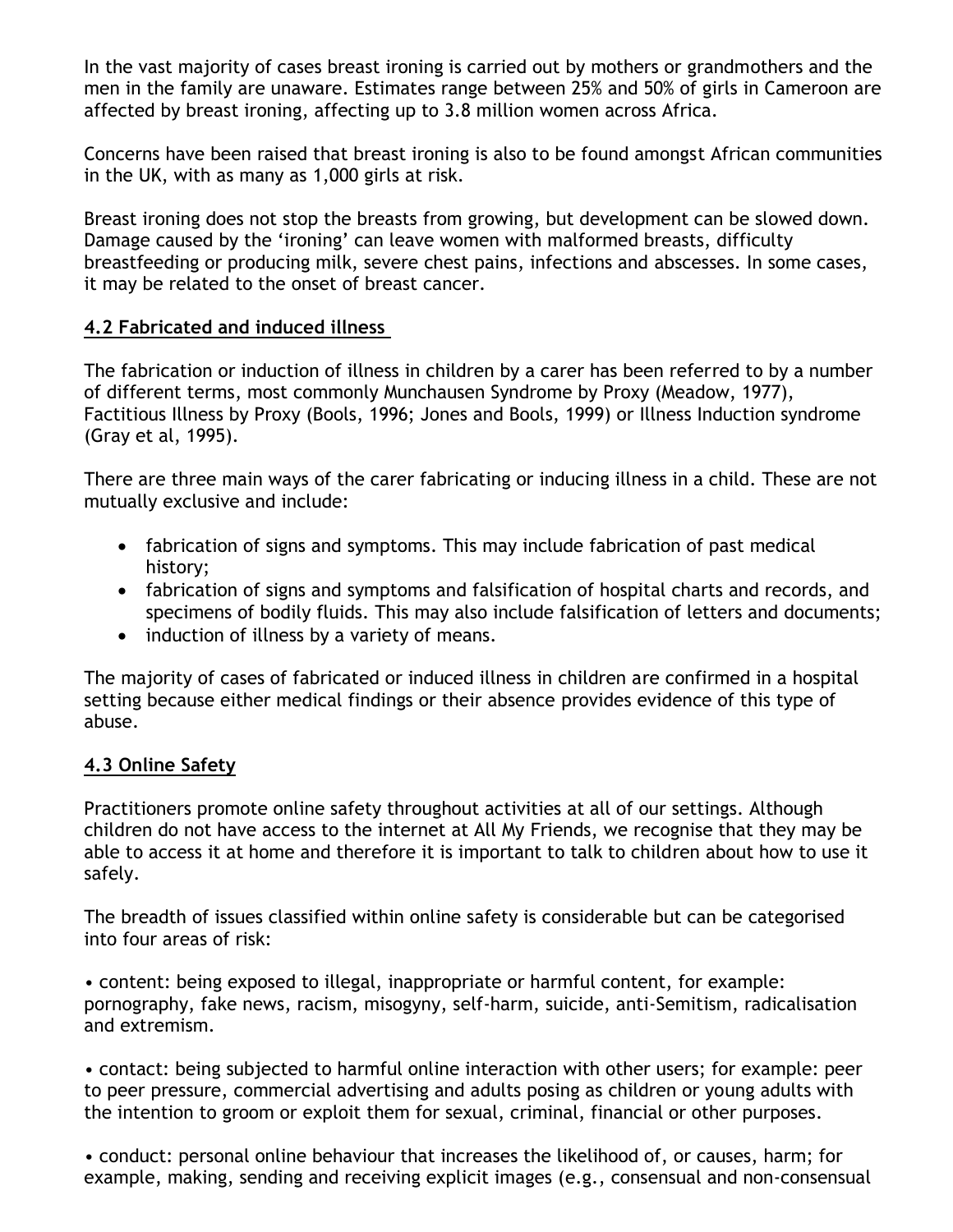sharing of nudes and semi-nudes and/or pornography, sharing other explicit images and online bullying; and

• commerce - risks such as online gambling, inappropriate advertising, phishing and or financial scams.

If practitioners have any concerns regarding online abuse they should report to their DSL.

#### **5. Procedures for dealing with reported or suspected abuse**

**PLEASE NOTE IT IS ESSENTIAL THAT ALL WRITTEN REPORTS OF CONCERNS RELATING TO CHILD PROTECTION REGARDLESS OF THE ORIGIN OF THE CONCERN MUST BE SIGNED AND INCLUDE THE TIME AND DATE. FAILURE TO COMPLY MAY RESULT IN THE REPORT BEING INADMISSABLE IN A COURT OF LAW AND THE CHILD REMAINING UNPROTECTED AS A DIRECT RESULT. PRACTIONERS SHOULD NOT ASSUME SOMEONE ELSE WILL REPORT THE CONCERN.**

#### **5.1 Pre-existing injuries**

When a child comes to the setting with a pre-existing injury, where a parent has not given us an explanation for it or the explanation is a cause for concern, this will be documented on a body map. This is signed by the parent and the DSL is made aware. This is then stored in the Child Protection file.

#### **5.2 Unexplained behavioural changes/physical marks**

All staff must recognise and be aware that any changes which may occur in a child's physical or mental state/behaviour may be a cause for concern and these changes must be noted on the day in question and the DSL, Setting Manager/Managing Director informed.

The DSL will agree how ongoing observations will be carried out and documented. Any resulting report must include information known about the child's background and current circumstances as this may be relevant to the situation in question. (We must take into consideration that some symptoms will have a reasonable explanation, such as a medical condition or a change in family circumstances).

When recording something which has caused concern to a member of staff the following must be included:

- Date
- Time
- Child's details (full name, age, group)
- Location, what activity they were involved in
- Details, signs and symptoms which raised concern
- Full name of staff member who raised the matter
- Action to be taken
- DSL/Setting Manager/Managing Director dealing with the matter
- Signatures to be obtained from all relevant staff members together with time and date.
- The child will not be asked to sign.
- The child must not be questioned but given the opportunity to speak.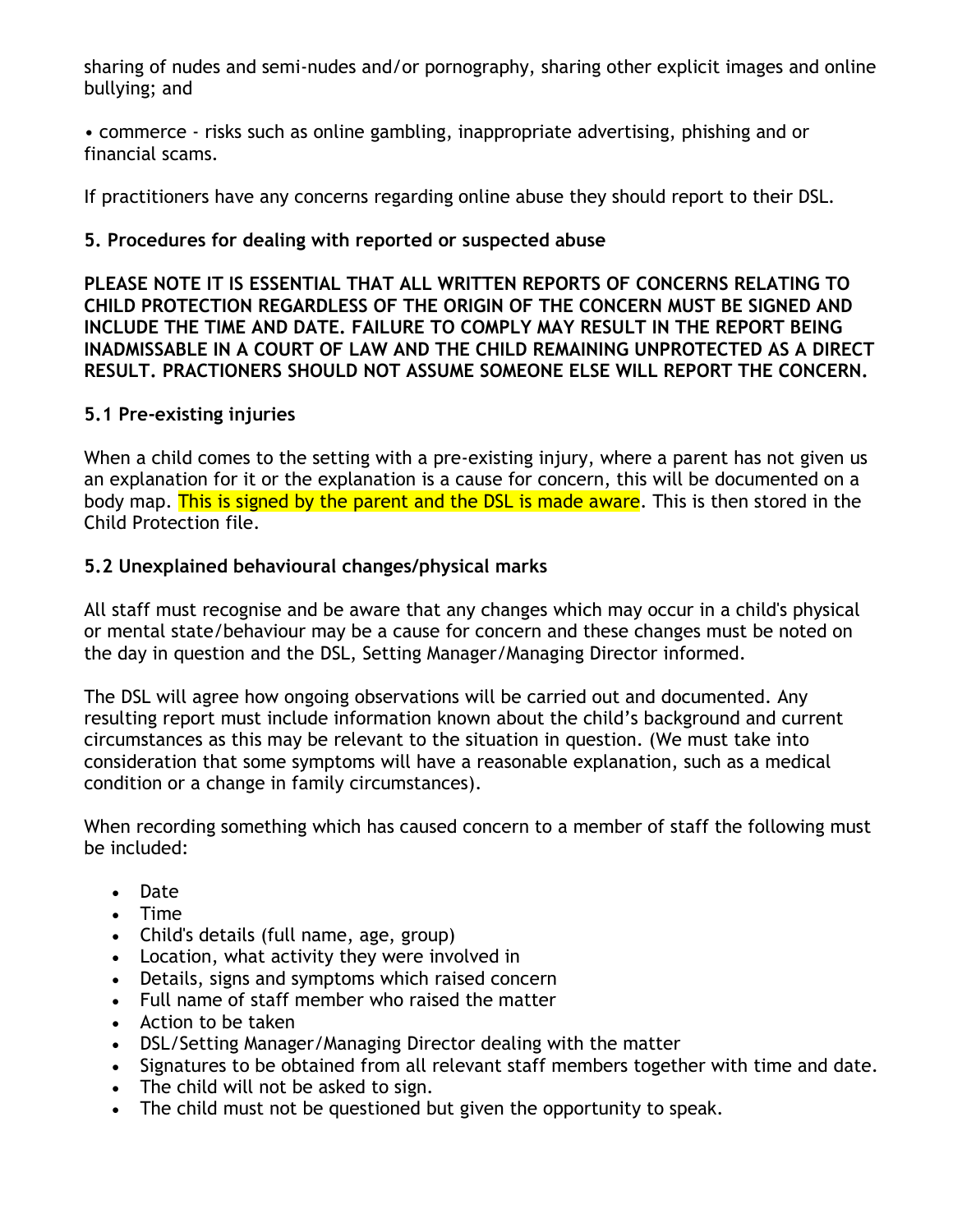Once detailed observations have been recorded the Setting Manager, in consultation with the DSL, /Managing director will take a decision on further immediate action. This may include speaking to the parents.

If there are sufficient grounds for concern for the child's welfare the situation will be logged to Multi Agency Safeguarding Hub (MASH). The manager will take into account the guidelines of the GSCP before making this decision. If there is any doubt, the DSL/Manager will always err on the side of caution and refer the situation. Regardless of the outcome, a full report of our findings and actions, as detailed above, will be compiled and kept with the child's confidential records. A chronology is completed and kept up to date with any further entries added to the file. The report will include a date for review when the Manager and DSL will decide whether to continue monitoring, inform The MASH team or to close the file if the concern is no longer valid.

## **5.3 Neglect Toolkit**

The Child Neglect Toolkit is designed to assist us in identifying and assessing children who are at risk of neglect. It is to be used when you are concerned that the quality of care of a child you are working with suggests that their needs are being neglected. It will help us to reflect on the child's circumstances, put our concerns into context and identify strengths and resources. The Child Neglect Toolkit can be used to inform decision-making, assessments and planning. It can also be used in one to ones with managers or in supervisions. It is a tool that can be used with families and does not replace assessments such as the Early Help Graduated Pathway or Children's Social Care assessments.

When using the Neglect Toolkit, it is important to remember the 3 different types of neglect

- 1. Passive
- **2.** Chaotic
- **3.** Active

Please see Multi Agency Child Neglect Strategy for definitions and signs of these different types of neglect. A copy is kept in the staff room and attached to this policy.

When using the Neglect Toolkit, it is best to use a multi-agency approach for it to be effective.

Once a neglect toolkit is completed permission should be sought from the parents (parents can be included in the completion of the toolkit). If we have permission to speak to Early Help this will cover permission to share the Neglect Toolkit. It should then be sent via Egress to [neglecttoolkit@gloucestershire.gov.uk](mailto:neglecttoolkit@gloucestershire.gov.uk) . A Community Social Worker will then be in touch. If a child is at immediate risk, we will follow our procedures. If at any point the parent will not give consent, we will seek advice from Community Social Workers on 01452 426263.

### **5.4 Abuse reported to a member of staff through a child or an adult**

Any child who confides in a member of staff about any problem must be listened to carefully and taken seriously. **The staff member must not at any time ask the child questions relating to the problem but must inform the DSL/Setting Manager/Managing Director immediately**. The matter will then be dealt with sympathetically and in the strictest of confidence. Everything the child says must be taken seriously. The child must be taken aside and allowed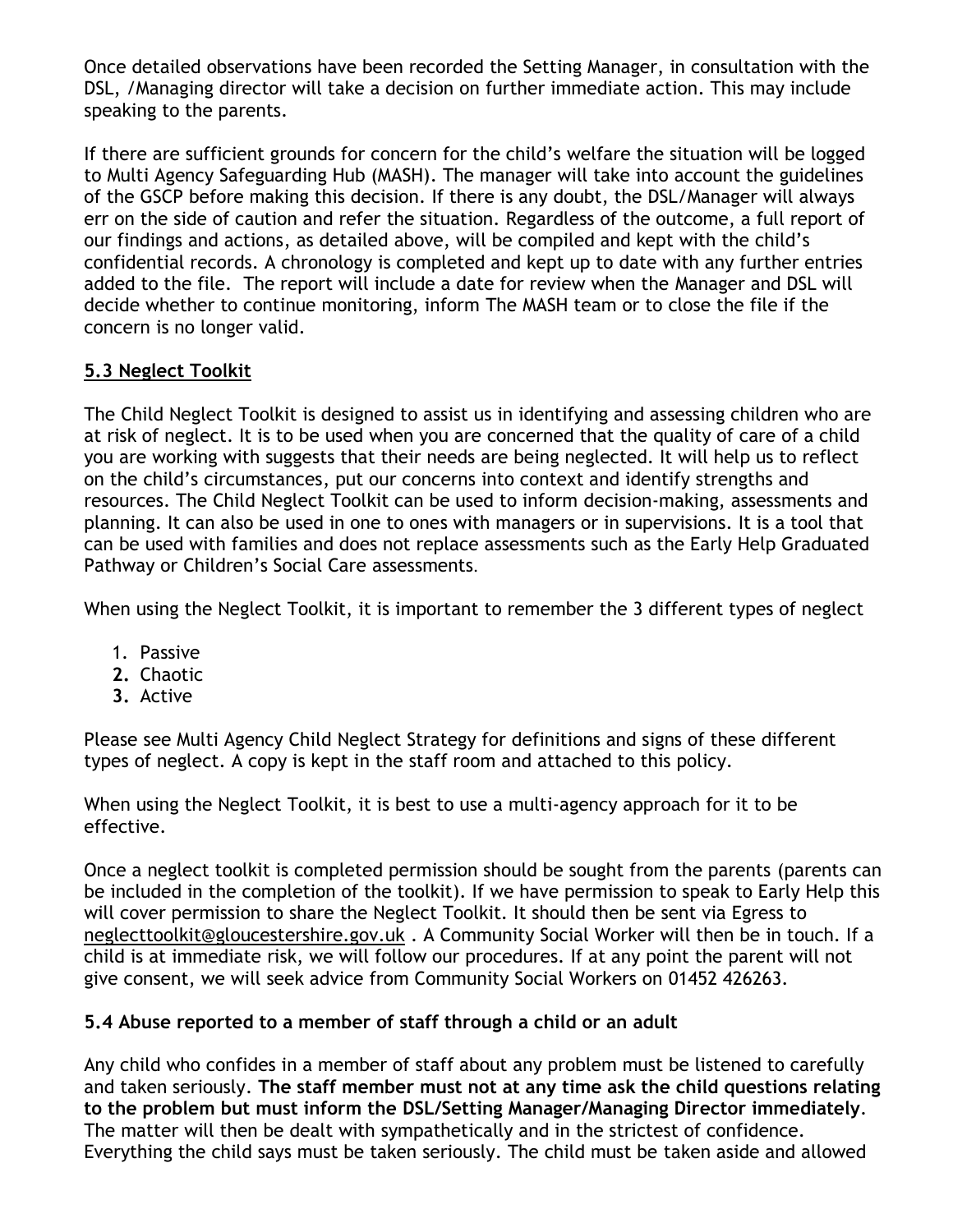to talk. It is essential that the child leads the conversation; the member of staff **must not at any time question the child**.

The child should be reassured throughout the procedure that he/she is taking the right course of action. The member of staff may need to inform the child **gently and with care** that they may need to seek the advice of others in finding the best way to deal with the situation. **Never promise that you will keep it to yourself.**

The member of staff will write a full record of what the child said on a child's disclosure form. This record will include the following details:

- Date
- Time
- Child's details (full name, age, group)
- Where the disclosure took place, what activity where they involved in
- Full name of member of staff in whom the child confided
- Exactly what the child has said, using the child's own words
- Signature of all relevant staff members together with time and date
- The child will not be asked to sign.

This report will be passed to the DSL/Setting Manager/Managing Director, who will decide on the action to be taken. This may be to monitor the situation for a specified length of time, to speak to the parents (if it does not put the child at further risk) or to contact The MASH team. The DSL/Manager will take into account the guidelines of the GSCP before making this decision. If there is any doubt, the Manager will always err on the side of caution and refer the situation. Once information has been given to The Multi Agency Safeguarding Hub (MASH) you will be asked to complete a multi-agency referral form (MARF) via the online Liquid Logics new portal which can be accessed at

#### <https://children.gloucestershire.gov.uk/web/portal/pages/professional>

This is passed onto a social worker who will contact the referrer within 24 hours. If the child is in immediate risk of significant harm, MASH should be contacted immediately, using the telephone number below, option 3.

If you are completing a MARF form and the concern is neglect, a Neglect Toolkit must also be submitted.

The DSL will fully document the situation including the member of staff's report and the agreed actions taken/to be taken. The DSL's report will also be signed and dated.

Regardless of the outcome, the report detailed above, will be compiled and kept in a separate file in a locked cupboard. It will include a date for review when the Manager and DSL will decide whether to continue monitoring, inform the Children's & Families Services or to close the file if the concern is no longer valid.

### **5.4 A member of staff is accused of a child protection offence**

The accusation will be reported immediately to the DSL/Setting Manager/Managing Director or the most senior person not implicated in the allegation.

A written statement of the accusation will be recorded to include: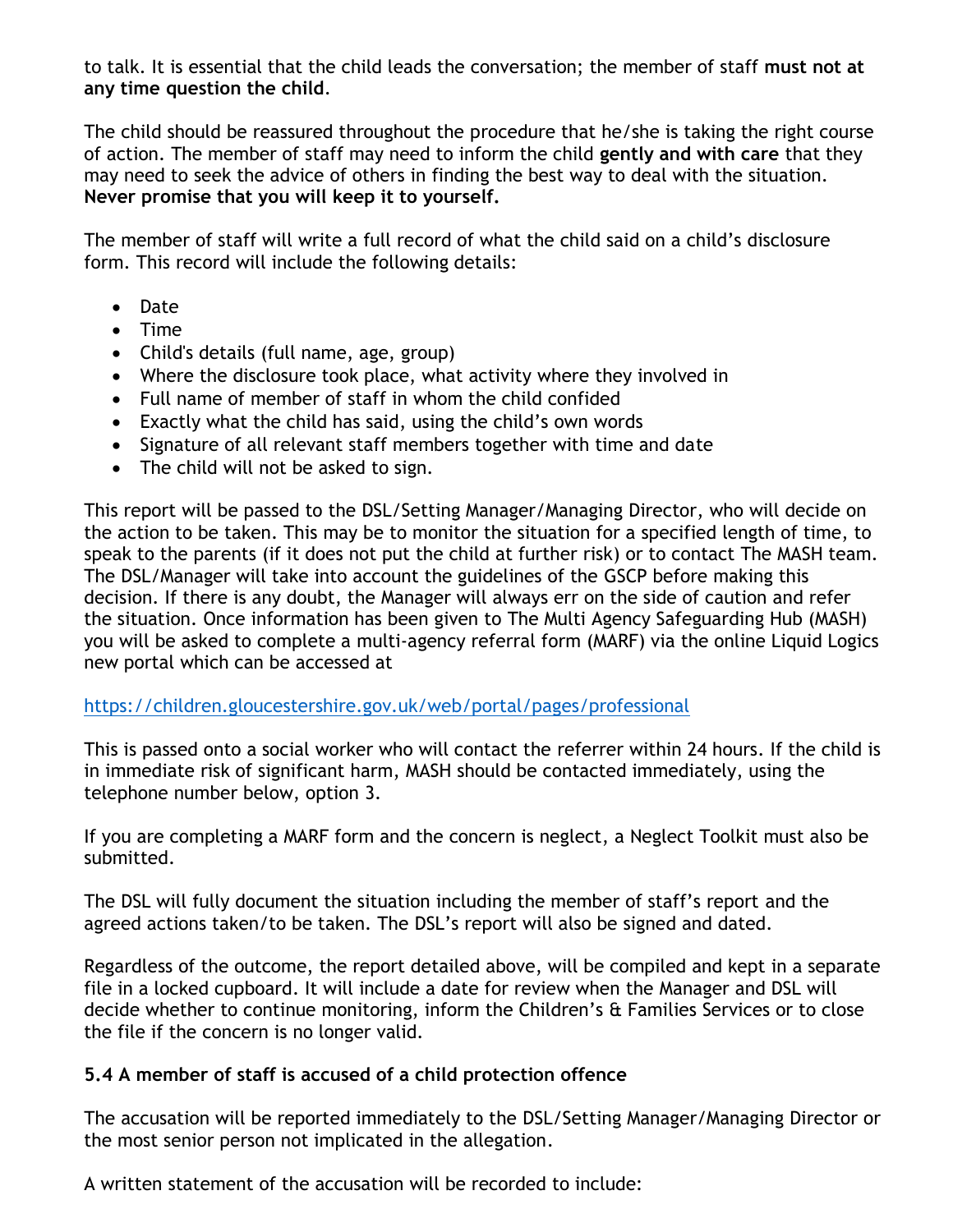- The date and time when the accusation was first made
- The full name of the person raising the accusation
- Details of the accusation together with any supporting evidence
- The full name of the member of staff to whom the allegation was first reported
- This statement will be signed, dated and timed by the person making the accusation and the person to whom the accusation was reported.
- Never ask leading questions and do not try to interview people
- Draw a diagram of any bruising or other injury

No further investigation will be taken until a referral has been made to the LADO Nigel Hatten and his advice sought. (or his team). This should be done within one working day.

The role of the LADO (Local Authority Designated Officer) is to:

- Receive reports about allegations and to be involved in the management and oversight of individual cases;
- Provide advice and guidance to employers;
- Liaise with the police and other agencies;
- Monitor the progress of cases to ensure that they are dealt with as quickly as possible consistent with a thorough and fair process;
- Provide advice and guidance to employers in relation to making referrals to the Disclosure and Barring Service (DBS) and regulatory bodies such as Ofsted, the GMC etc.

The LADO will advise us whether or not informing the parents of the child/ren involved will impede the disciplinary or investigative processes. Acting on this advice, if it is agreed that the information can be fully or partially shared, we should inform the parents/carers. In some circumstances, however, the parents/carers may need to be told straight away (e.g. if a child is injured and requires medical treatment).

The parents/carers and the child, if sufficiently mature, should be helped to understand the processes involved and be kept informed about the progress of the case and of the outcome where there is no criminal prosecution. This will include the outcome of any disciplinary process, but not the deliberations of, or the information used in, a hearing.

All My Friends will seek advice from the LADO, the police and/or Children's Social Care about how much information should be disclosed to the accused person.

Subject to restrictions on the information that can be shared, All My Friends will as soon as possible, inform the accused person about the nature of the allegation, how enquiries will be conducted and the possible outcome (e.g. disciplinary action, and dismissal or referral to the DBS or regulatory body).

OFSTED will be informed. This is a requirement of the EYFS and failure to report by the registered person within 14 days is an offence. If a serious criminal offence has been committed the police must also be informed.

The DSL/Setting Manager/Managing Director will decide on the action to be taken. This may which will include immediate suspension of the member of staff, on full pay, to protect all involved and allow an investigation of the situation to take place\*. The company's legal helpline will be informed where necessary. The company's disciplinary policy will be followed in respect of the member of staff's alleged misconduct if the LADO decides the criteria has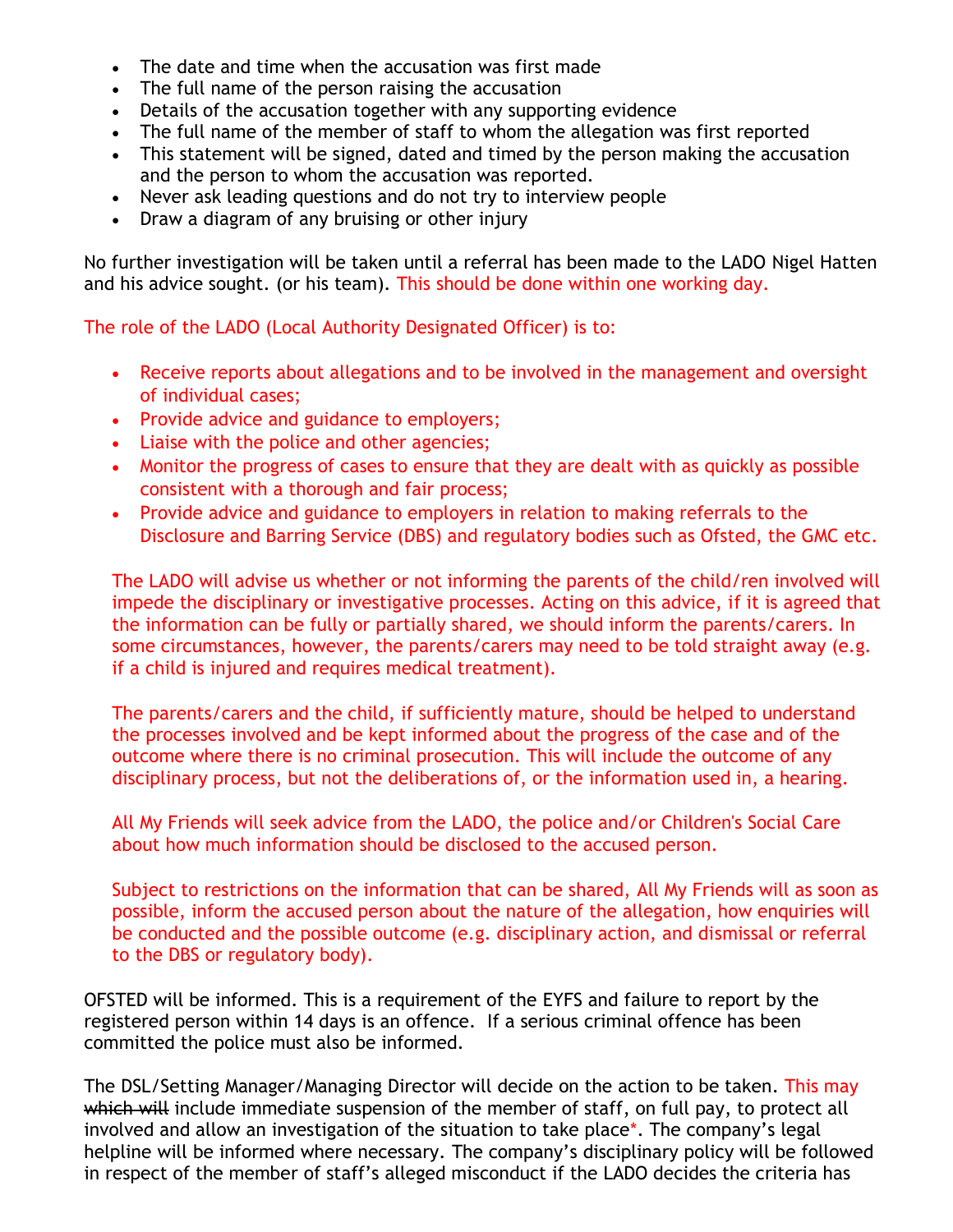not been met. If, after speaking with LADO it is agreed that the allegation meets the criteria the DSL is to complete the allegation management referral form via the GSCP website. This is a Word document that will then be emailed to the address on the form. The Word document template can also be found in our Child Protection Folder. The LADO will review referrals and convene an allegations management meeting. This may result in a criminal investigation, a social care investigation and or an investigation to inform whether disciplinary action is required. If it is agreed that the allegation does not meet the criteria, the LADO will record the initial discussion and send it to us for our records. Any further action will be taken within the setting as necessary with advice from our legal helpline.

If appointed to conduct the investigation by LADO, the member of staff accused of the child protection offence will be interviewed by the Designated Safeguarding Lead/Setting Manager/Managing Director. The member of staff will be made aware of the details of the allegation and which authorities have been informed (Police, Ofsted, LADO). LADO will be informed in all instances.

The member of staff will be asked to comment on the allegation.

The DSL/Manager will ensure that all stages of the investigation are recorded to include the date and time of reported incidents and all written reports will include the date and time and signature of the person recording.

Throughout the investigation, the DSL/Manager will take into account the guidelines of the GSCP and ensure that every representative of the company co-operates fully with any external agencies/professionals that may become involved, e.g. OFSTED, Social Services or Police.

The DSL/Manager will also ensure that the member of staff concerned and child's carers are kept informed of the investigation's progress and outcomes.

\* Suspension is a neutral act, and it should not be automatic. It should be considered in any case where:

- There is cause to suspect a child is at risk of harm; or
- The allegation warrants investigation by the police; or
- The allegation is so serious that it might be grounds for dismissal.

The possible risk of harm to children should be evaluated and managed in respect of the child/ren involved and any other children in the accused member of staff's home, work or community life.

If a strategy meeting / discussion is to be held or if Children's Social Care or the police are to make enquiries, the LADO should canvass their views on suspension and inform us. Only the employer, however, has the power to suspend an accused employee and they cannot be required to do so by a local authority or police.

If a suspended person is to return to work, we will consider what help and support might be appropriate (e.g. a phased return to work and/or provision of a mentor), and also how best to manage the member of staff's contact with the child concerned, if still in the setting.

Visit the Gloucestershire Safeguarding Children Partnership website for more information. <https://www.gscb.org.uk/lado-allegations/> or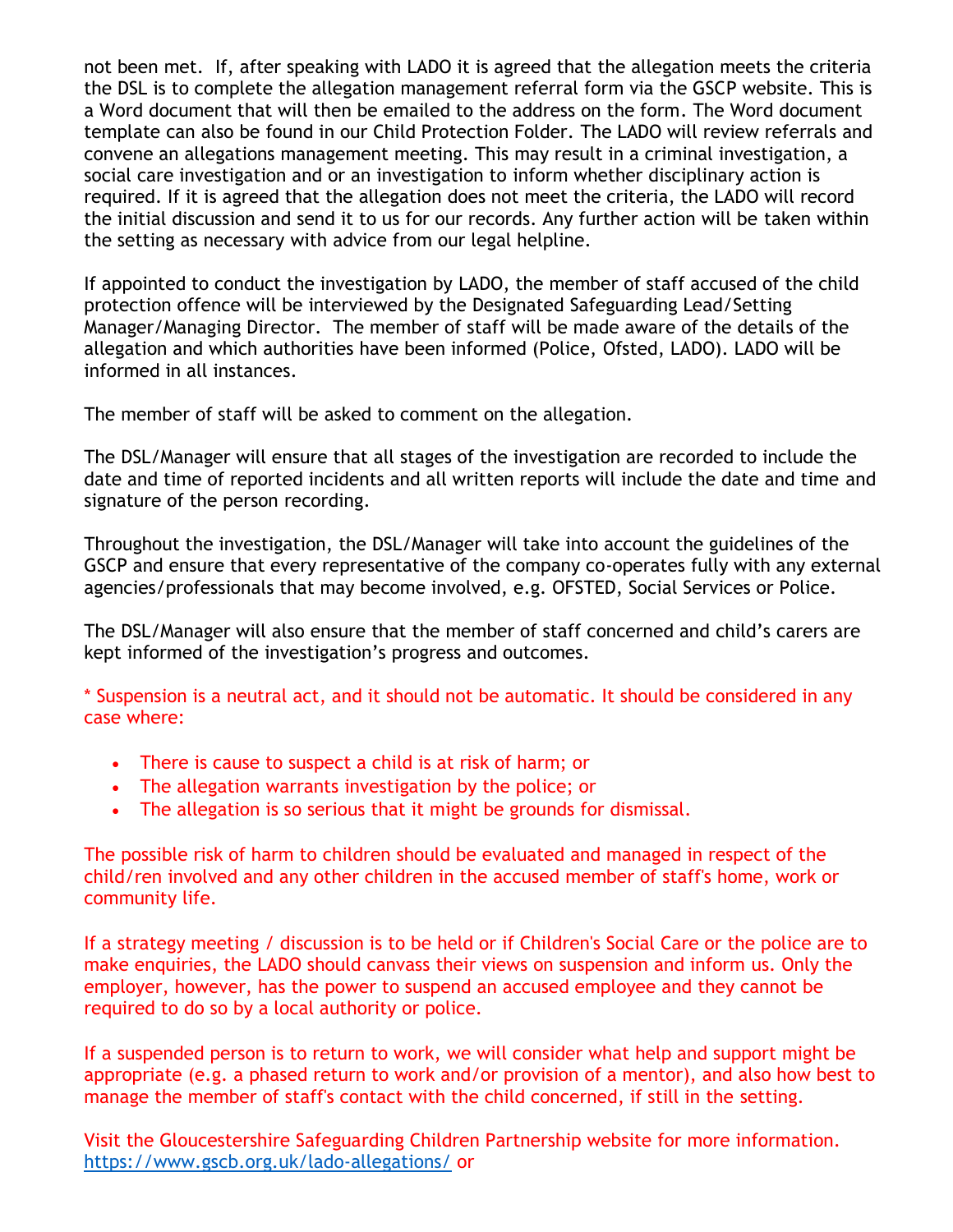#### https://www.proceduresonline.com/swcpp/gloucestershire/p\_alleg\_against\_staff.html?zoom\_ highlight=LADO

**6.Early Help** – working in partnership to support families across Gloucestershire. Providing the right support as soon as a problem emerges, before issues get worse. Support is available from the following organizations:

Families First team, SEN Case Work team, SEND Early Years' Service, Education Performance Inclusion (EPI), Educational Psychology Service (EPS), Advisory Teaching Service (ATS), Inclusion and Enablement coordinators, Family Information Service (FIS), SEN Monitoring team, Social Care.

They can be contacted on 01452 328076, email [earlyhelp@gloucestershire.gov.uk](mailto:earlyhelp@gloucestershire.gov.uk)

Any child may benefit from Early Help, but all staff should be particularly alert to the potential need for Early Help for a child who: is disabled or has certain health conditions and has specific additional needs, has special educational needs (whether or not they have an EHCP), has a mental health need, is a young carer, is showing signs of being drawn in to antisocial or criminal behaviour, including gang involvement and association with organised crime groups or county lines, is frequently missing/goes missing from care or from home, is at risk of modern slavery, trafficking, sexual or criminal exploitation, is at risk of being radicalised or exploited, has a family member in prison, or is affected by parental offending, is in a family circumstance presenting challenges for the child, such as drug and alcohol misuse, adult mental health issues and domestic abuse, is misusing drugs or alcohol themselves, has returned home to their family from care, is at risk of 'honour'-based abuse such as Female Genital Mutilation or Forced Marriage, is a privately fostered child or is persistently absent from education, including persistent absences for part of the school day.

Refer to the 'Level of Intervention' windscreen which shows the continuum of need.

### **7. Teaching Children**

In all All My Friends settings children are taught important messages about keeping them safe. The NSPCC PANTS campaign is used throughout the settings to encourage children that privates are private. Conversations are age appropriate, and parents and carers are informed of this. More information can be found on the NSPCC website.

### **8. Resolving professional Difference (escalation policy)**

Remember to use the 'resolution of professional difficulties (escalation) procedures if you are left feeling that the response from social care has not addressed your concerns for the child. Advice about procedural issues including using the resolving professional differences procedures can be obtained through the Safeguarding Children Service on 01452 58 3629 For out of hours social work advice please contact the Emergency Duty Team on 01452 614 194

### **9. Passing Records On**

When a child moves settings e.g., moves onto school, if the child has previous or ongoing safeguarding concerns the DSL will contact the DSL at the child's next setting. They will arrange a meeting to pass on documentation. Original copies will be given, and a copy will be kept at All My Friends alongside their contract which is kept and archived for seven years,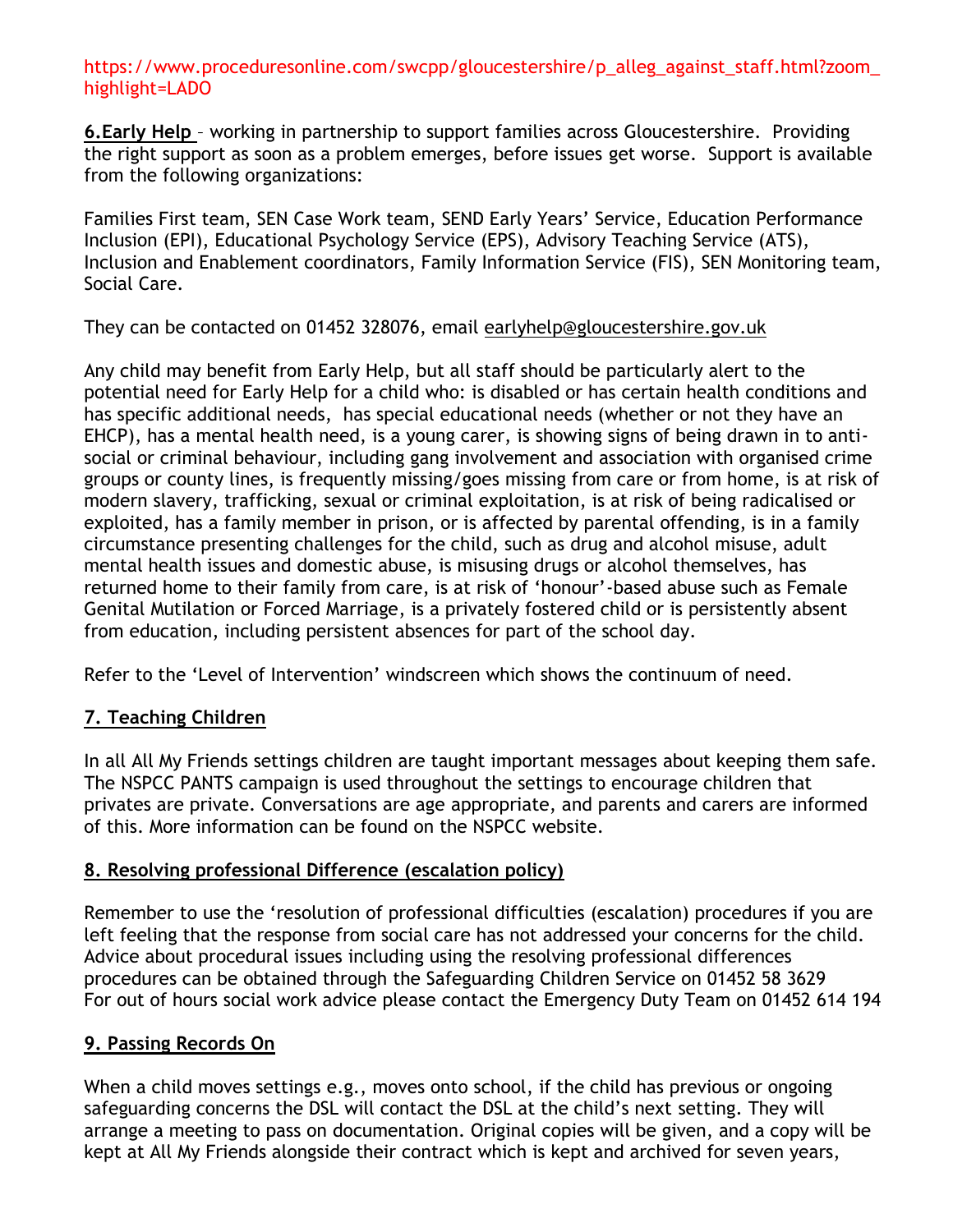after which it will be shredded. When passing on documentation we will ask for a signature upon receipt of the documents.

### **10. Private Fostering**

A private fostering arrangement is essentially  $\overline{p}$  one that is made privately (without the involvement of a local authority) for the care of a child under the age of 16 (under 18, if disabled) by someone other than a parent or close relative With the intention that it should last for 28 days or more.

Private foster carers may be from the extended family, such as a cousin or great aunt. However, a person who is a relative under the Children Act 1989 i.e. a grandparent, brother, sister, uncle or aunt (whether of the full or half blood or by marriage) or step-parent will not be a private foster carer. A cohabitee of the mother or father would not qualify as a relative.

A private foster carer may be a friend of the family, the parent of a friend of the child, or someone previously unknown to the child's family who is willing to privately foster a child. If you think a child in the setting is being privately fostered, the DSL should make a referral to the Children and Families Helpdesk – 01452 426565. Social care will undertake an assessment of the private fostering arrangement which will include safeguard checks on the carers and contacting the child's parents. A worker will be allocated until the child is 16 and the arrangement will be monitored and reviewed, and the young person visited on a regular basis.

### 11. Annex B

Please refer to Annex B of Keeping Children Safe in Education for definitions of the different types of abuse. If staff have any concerns about a child's welfare regarding any of these, they should follow the steps above.

## **12. Contact Details**

| Multi Agency Safeguarding Hub (MASH)                                                                                                                                                                                  |                                                                                                                                                                      |  |
|-----------------------------------------------------------------------------------------------------------------------------------------------------------------------------------------------------------------------|----------------------------------------------------------------------------------------------------------------------------------------------------------------------|--|
| If you are worried or concerned about<br>anyone under 18 who you think is<br>being abused or neglected, or that a<br>child and their family need help and<br>support, please contact MASH<br>Opening hours: 9am - 5pm | 01452 42 6565 Option 3 - Urgent Concerns<br>01452 42 6565 Option 1 - Children's Practitioner<br><b>Advice Line</b><br>or<br>childrenshelpdesk@gloucestershire.gov.uk |  |
| <b>Community Social Worker Team</b>                                                                                                                                                                                   | 01452 426263 call for advice for Levels of intervention<br>2/3                                                                                                       |  |
| <b>Early Help Service</b>                                                                                                                                                                                             | 01452 426565 option 2 call for advice on levels of<br>intervention 3/4                                                                                               |  |
| Out of office hours                                                                                                                                                                                                   |                                                                                                                                                                      |  |